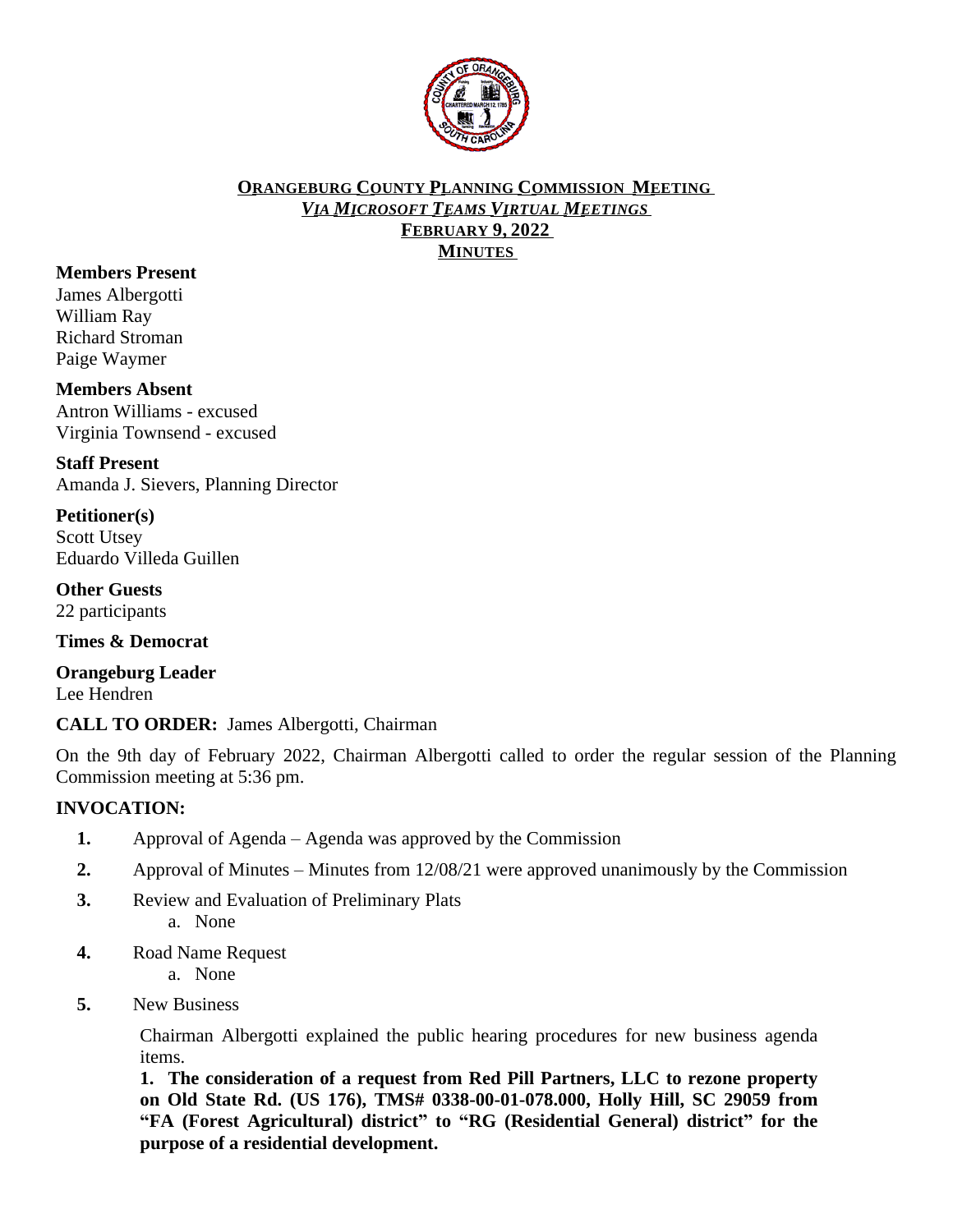# a. Public Hearing

Chairman Albergotti called on Ms. Amanda Sievers, Planning Director to provide a staff report on the request. Ms. Sievers reviewed the staff report with the Commission.

Chairman Albergotti opened the floor for public comments. Mr. Scott Utsey, applicant, discussed the proposed development. He stated that the desire was to offer homes that are an affordable option for the citizens in a great location.

Questions from the Commission members regarding price points of homes arose. Mr. Utsey stated that the costs of homes will be determined based on the size of lots, water/wastewater availability and other factors. The desire it to keep them under \$300K.

A representative from the Holcim plant stated that the company supports growth and economic development but wanted to point out that the proposed subdivision would be within 1,000 feet of property owned by Holcim.

Three (3) comments from citizens were received in opposition of the request. Similar concerns of the number of homes, traffic, safety, environmental/wildlife impacts, emergency services and response times, and water/wastewater availability were voiced by the citizens.

There were no further comments in support or against the rezoning request, and the public hearing was closed.

Chairman Albergotti called for discussion among the Commission. Commission members agreed that the proposed residential development complies with the growth and development plans for both the County and Town of Holly Hill.

Chairman Albergotti called for a motion for the recommendation of the rezoning request of Old State Rd. (US 176), TMS# 0338-00-01-078.000, Holly Hill, SC 29059 from "FA (Forest Agricultural) district" to "RG (Residential General) district." A motion was made by Vice-Chair Waymer to recommend approval of the request, and it was seconded by Mr. William Ray.

*The Planning Commission voted unanimously (4-0) to recommend the approval of the rezoning request of Old State Rd. (US 176), TMS# 0338-00-01-078.000, Holly Hill, SC 29059 from "FA (Forest Agricultural) district" to "RG (Residential General) district" for the purpose of a residential development.*

Chairman Albergotti stated that the recommendation to approve the request will be sent to County Council for their consideration.

**2. The consideration of a request from Dolphin Fiberglass Pools, LLC to rezone property at 203 and 207 Grassy Ln., TMS# 0233-00-03-052.000/0233-00-03-001.000, Bowman, SC 29018 from "RG (Residential General) district" to "CG (Commercial General) district" for the purpose of a business.**

a.Public Hearing

Chairman Albergotti called on Ms. Amanda Sievers, Planning Director to provide a staff report on the request. Ms. Sievers reviewed the staff report with the Commission.

Chairman Albergotti opened the floor for public comments. Mr. Eduardo Villeda Guillen, applicant, stated that his desire is to start his own business making and selling fiberglass pools at the proposed location. One resident inquired about the anticipated increase in